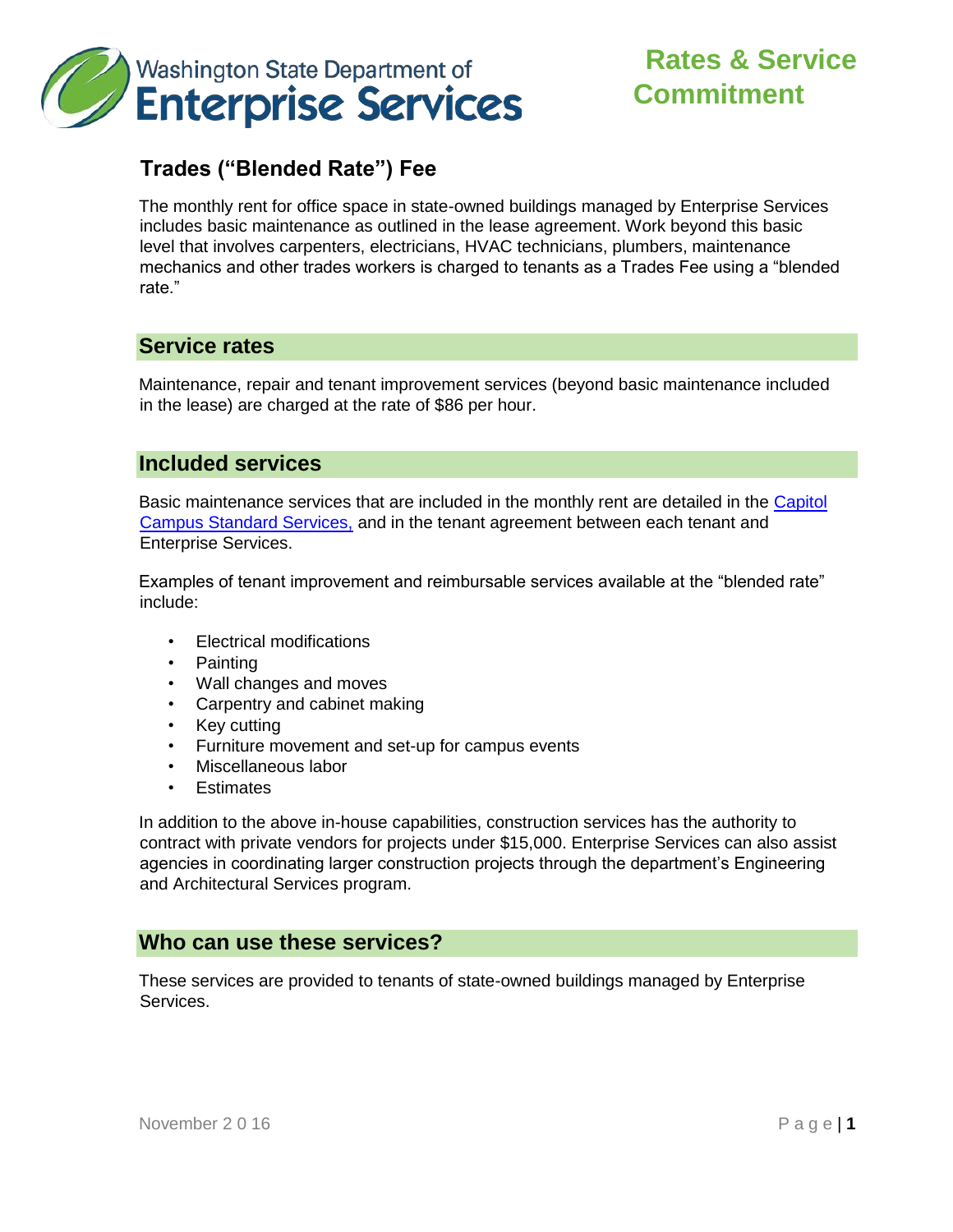#### **Our service commitments**

Each facility on the Capitol Campus is assigned an Enterprise Services building manager who will be the primary point of contact for facility services. The building manager will facilitate tenant-requested services through a multi-craft crew that includes carpentry, mechanical, electrical, grounds maintenance, custodial and caretaker skill sets.

The building manager will receive requests for service, determine the necessary scope of work and monitor the status of maintenance and facility-related activities. In addition, the building manager will coordinate information-sharing among tenants and stakeholders.

Maintenance and Operations categorizes and prioritizes all requests for repair work as they are submitted. Below are the service level definitions, along with the response and completion standards to which Maintenance and Operations adhere.

Work order work priorities are defined by the following conditions:

**Emergent:** Condition represents a threat to life, health or safety.

**Urgent:** Problem poses indirect or moderate threat to life, health, or safety and/or acute threat to property or mission.

| <b>Emergent</b>                                                                                                  | <b>Urgent</b>                                                               | <b>Routine</b>                                  |
|------------------------------------------------------------------------------------------------------------------|-----------------------------------------------------------------------------|-------------------------------------------------|
| <b>Respond:</b><br>On-site within one hour of                                                                    | <b>Respond:</b><br>On-site within four hours of                             | <b>Respond:</b><br>On-site or coordination with |
| the work order creation.                                                                                         | the work order creation.                                                    | customer within two                             |
| Work until emergency is<br>$\bullet$<br>secured.                                                                 | Work until urgent condition is<br>$\bullet$<br>secured.                     | working days of the work<br>order creation.     |
| Will provide work-around for<br>$\bullet$<br>life safety & mission critical                                      | Will provide work around for<br>$\bullet$<br>life safety & mission critical | <b>Complete:</b>                                |
| equipment until final repairs<br>are accomplished.                                                               | equipment until final repairs<br>are accomplished.                          | Within two weeks of the<br>work order creation. |
| <b>Complete:</b>                                                                                                 | <b>Complete:</b>                                                            |                                                 |
| Once emergency has been<br>secured, any follow-up work<br>will be completed via urgent<br>or routine work order. | Within two weeks of the<br>work order creation.                             |                                                 |

#### **Routine:** Problem is a routine repair or maintenance.